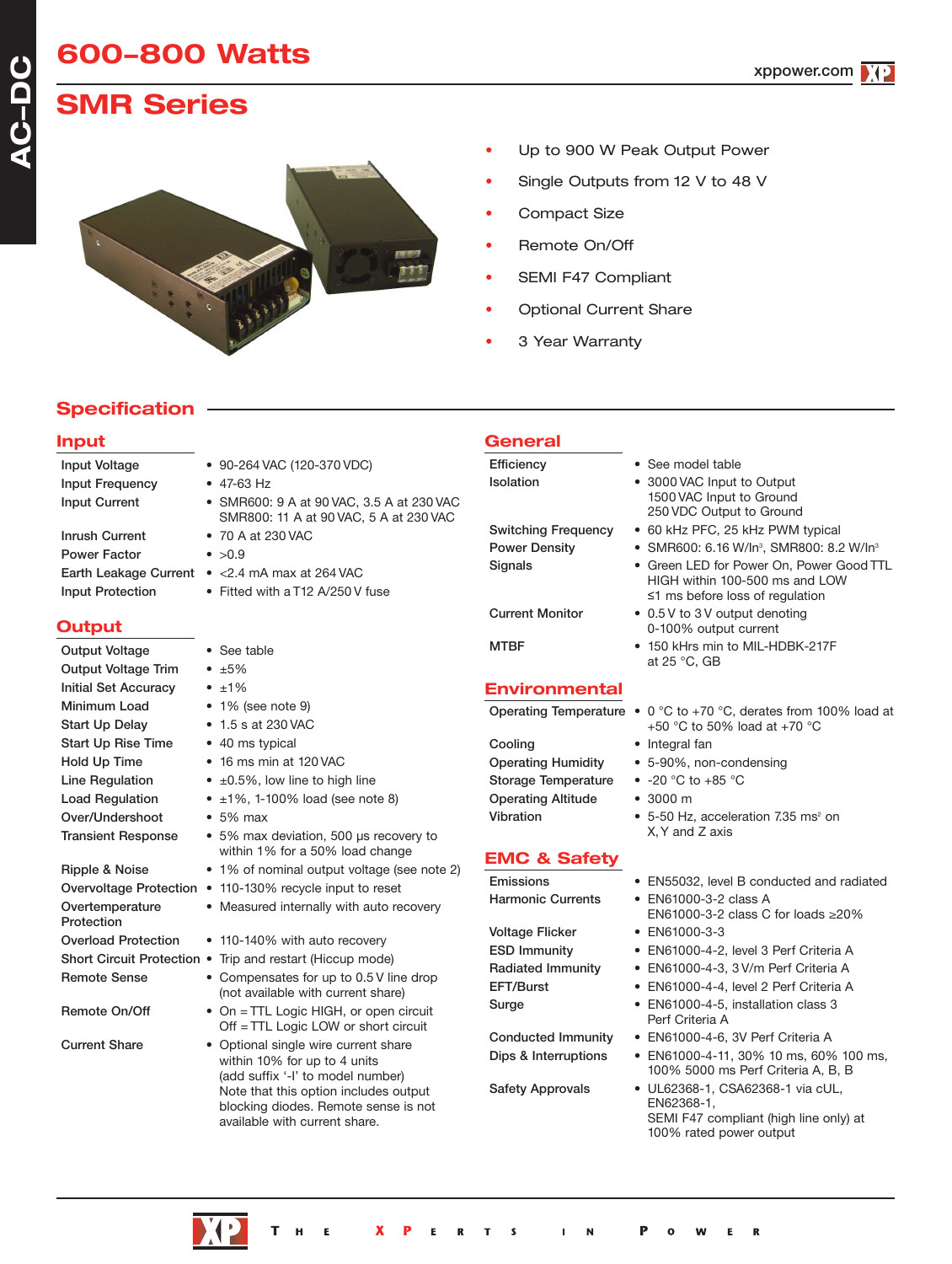# **Models** and Ratings **SMR600-800**

**A C - D C**

| <b>Output Power</b> |                               | <b>Output Current</b> |                     |                               | <b>Efficiency</b> |                |                     |
|---------------------|-------------------------------|-----------------------|---------------------|-------------------------------|-------------------|----------------|---------------------|
|                     | Output Voltage <sup>(7)</sup> | Maximum               | Peak <sup>(1)</sup> | Ripple & Noise <sup>(2)</sup> | <b>115 VAC</b>    | <b>230 VAC</b> | <b>Model Number</b> |
| 600 W               | 12V                           | 50.00 A               | 75.00 A             | $120$ mV                      | 79%               | 83%            | SMR600PS12          |
| 600 W               | 24 V                          | 25.00 A               | 37.50 A             | 240 mV                        | 80%               | 85%            | SMR600PS24          |
| 600 W               | 48 V                          | 12.50 A               | 18.75 A             | 480 mV                        | 81%               | 86%            | SMR600PS48          |
| 750 W               | 12V                           | 62.50 A               | 75.00 A             | $120 \text{ mV}$              | 79%               | 83%            | SMR800PS12          |
| 800 W               | 24 V                          | 33.33 A               | 37.50 A             | 240 mV                        | 80%               | 85%            | SMR800PS24          |
| 800 W               | 48 V                          | 16.67 A               | 18.75 A             | 480 mV                        | 81%               | 86%            | SMR800PS48          |

#### **Notes**

*1. Peak current can be taken for 500 µs, average power should not exceed the maximum power.*

*2. Ripple & Noise is measured using 0.1 µF ceramic and 22 µF electrolytic capacitor, 20 MHz bandwidth.*

*3. Load regulation increases to 2% for 0-100% load change.*

*4. For Top Fan versions replace SMR with SMT.*

*5. For U-channel versions replace SMR with SMS.*

*6. For output currents >50 A please use remote sense to meet load regulation ratings.*

*7. Other output voltages available in OEM quantities, please contact sales. 8. Minimum load required to meet ripple and noise specification.*

# **Mechanical Details**





#### **Notes**

- 1. All dimensions are in inches (mm).
- 2. Weight: 3.30 lbs (1.5 kg) approx.
- 3. Tolerance: ±0.012 (±0.3)
- 4. Logic connector CN3 mates with: JST XHP-7 or equivalent & JST SXH-002T-P0.6 crimp terminals.
- 5. Maximum mounting screw penetration: 0.12 (3.0) on base & 0.25 (6.3) on each side.
- 6. Maximum screw terminal torque: Output: 15.7 lbs-in (1.8 Nm) Input: 7 lbs-in (0.8 Nm)

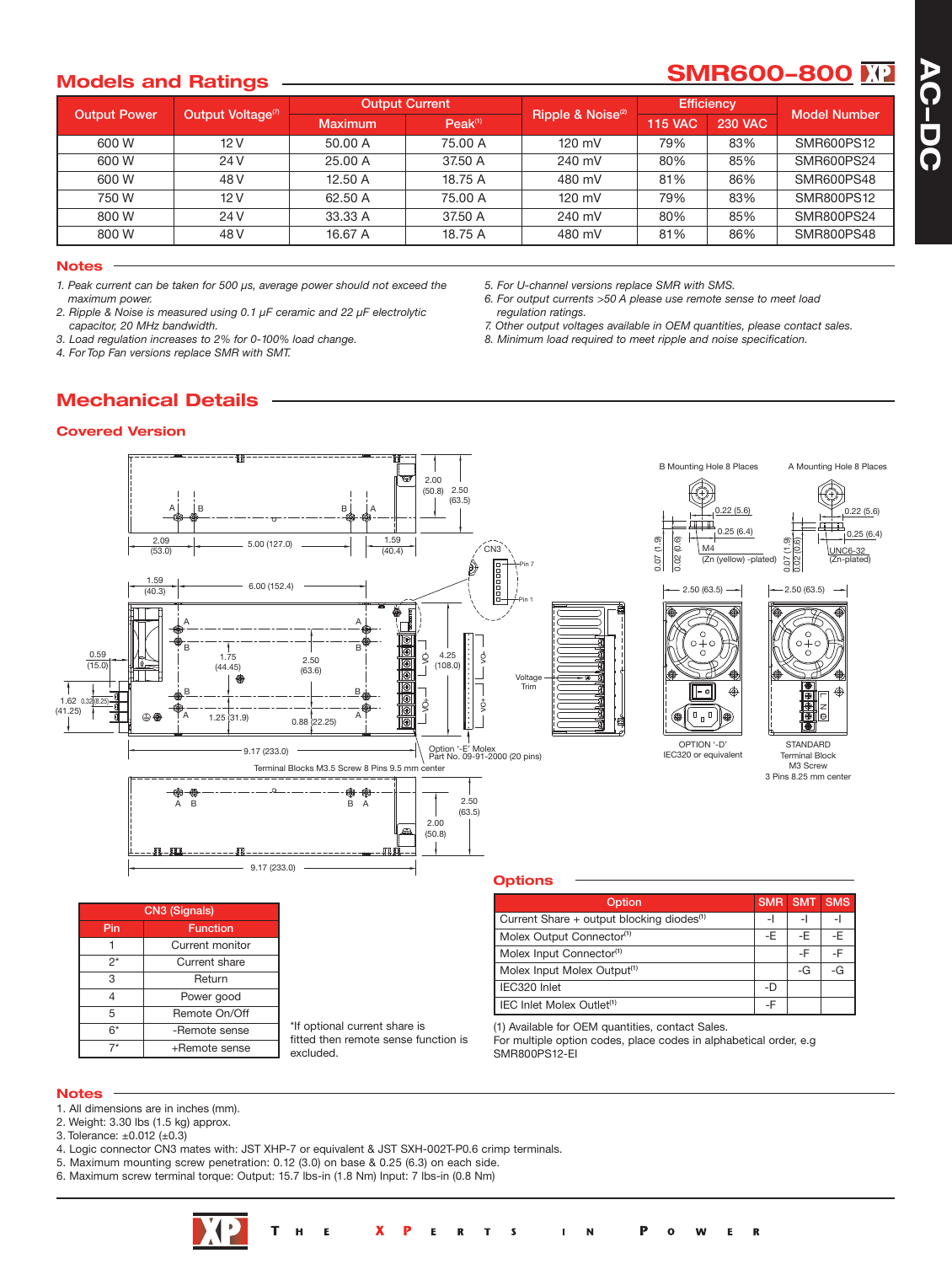# **Top Fan Version - SMT**



## **U Channel Version - SMS**



| CN3 (Signals) |                 |  |  |  |
|---------------|-----------------|--|--|--|
| Pin           | <b>Function</b> |  |  |  |
|               | Current monitor |  |  |  |
| 2*            | Current share   |  |  |  |
| 3             | Return          |  |  |  |
| 1             | Power good      |  |  |  |
| 5             | Remote On/Off   |  |  |  |
| $6*$          | -Remote sense   |  |  |  |
|               | +Remote sense   |  |  |  |

<sup>\*</sup>If optional current share if fitted then remote sense function is excluded.

#### **Notes**

All dimensions are in inches (mm). Weight: 3.30 lbs (1.5 kg) approx. Maximum mounting screw penetration: 0.12 (3.0) on base & 0.25 (6.3) on each side.

Logic connector CN3 mates with: JST XHP-7 or equivalent & JST SXH-002T-P0.6 crimp terminals.